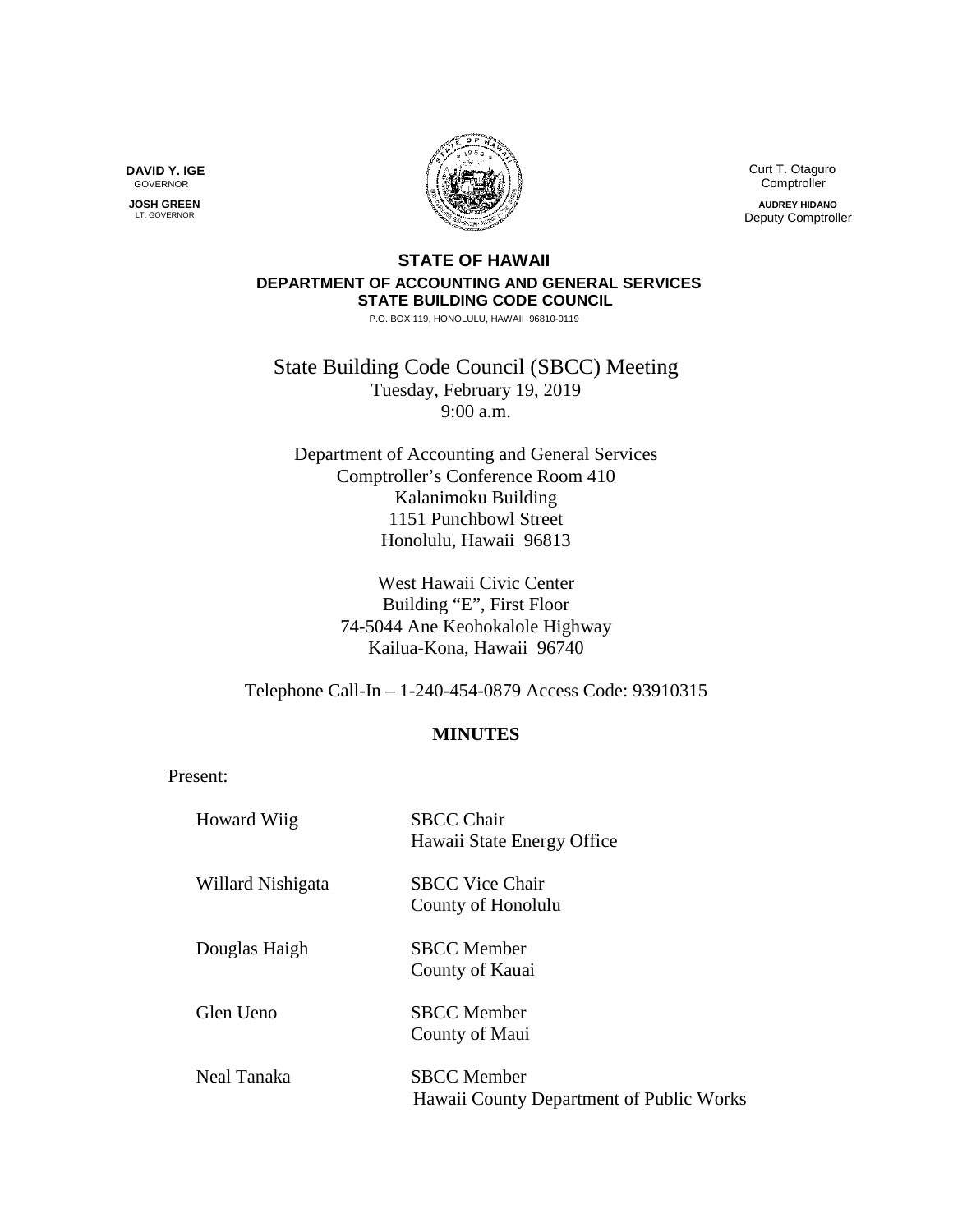State Building Code Council Minutes—February 19, 2019 Page **2** of **5**

| <b>Richard Meyers</b> | <b>SBCC</b> Member<br>American Institute of Architects (AIA)                       |
|-----------------------|------------------------------------------------------------------------------------|
| Lloyd Rogers          | <b>SBCC</b> Member<br><b>State Fire Council Administrative Specialist</b>          |
| Gregg Serikaku        | <b>SBCC</b> Member<br>Subcontractors Association of Hawaii                         |
| <b>Tyler Dillon</b>   | <b>SBCC</b> Member<br>General Contractors Association (GCA) of Hawaii              |
| Lyle Carden           | <b>SBCC</b> Member<br><b>Structural Engineers Association of Hawaii</b><br>(SEAOH) |
| Gary Chock            | Martin & Chock, Inc.                                                               |
| Mark Kennedy          | Building Industry Association of Hawaii (BIA)                                      |
| Kraig Stevenson       | Senior Regional Manager<br>International Code Council (ICC)                        |
| <b>Not Present:</b>   |                                                                                    |

| Bert Yorita | <b>SBCC</b> Member                           |
|-------------|----------------------------------------------|
|             | Department of Labor and Industrial Relations |
|             | Elevator Division                            |

## 1. Call to Order

SBCC Chair called the meeting to order at 9:07 a.m

## 2. Introductions and Public Comments

Chair reported that the International Energy Conservation Code (IECC) 2021 edition will have upgrades that have zero net energy consumption buildings, meaning the total amount of energy used by the building on an annual basis is roughly equal to the amount of renewable energy produced. These upgrades include photo voltaic systems with battery storage capabilities.

Kraig Stevenson stated that in an effort to create additional opportunities for participation in the ICC code development process, the Council Board established four code action committees covering all 15 of the I-Codes. The committee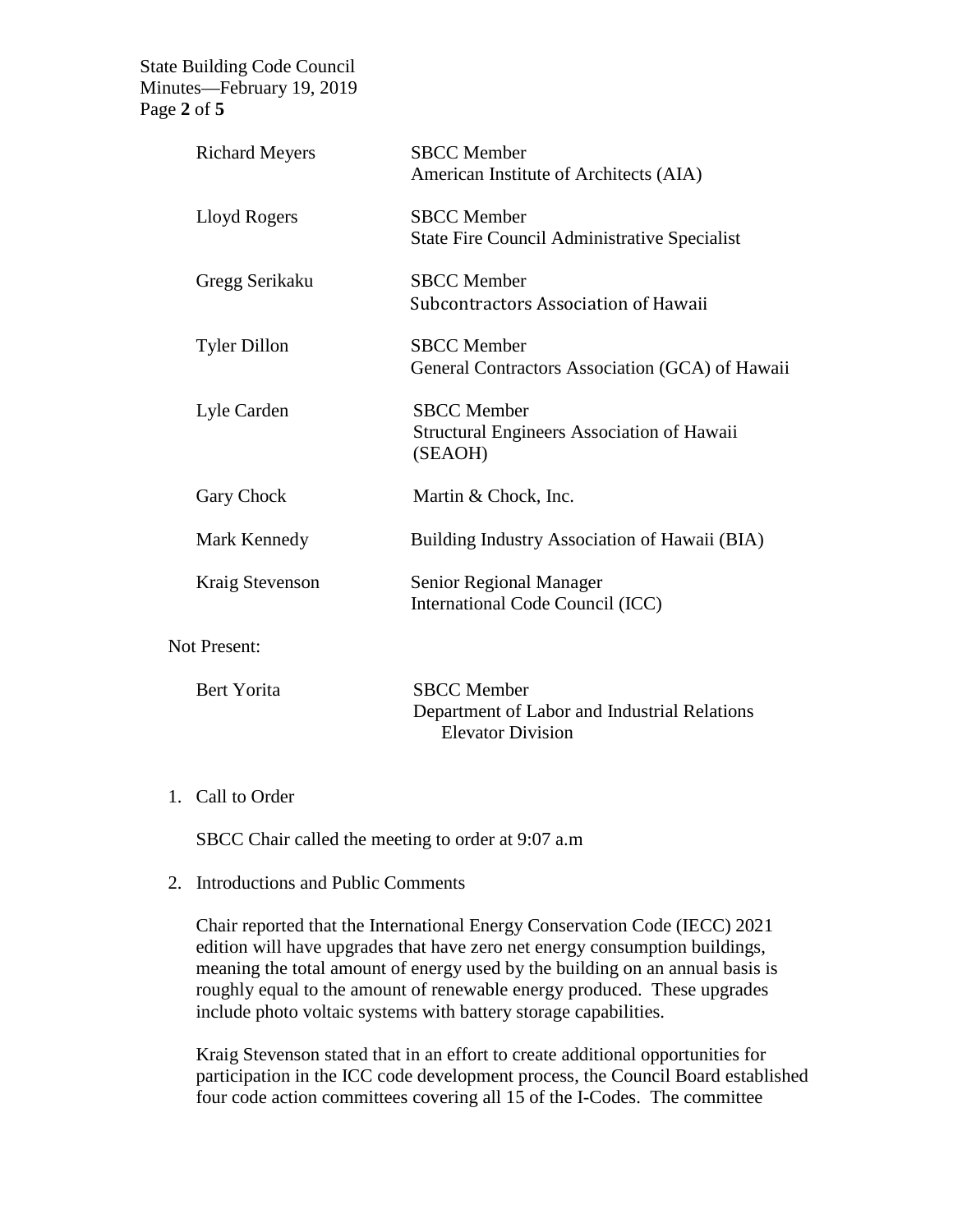action hearings will be held from April 28, - May 8, 2019. A code study revealed that for every one dollar invested in current code requirements yields 11 dollars in savings by mitigating property damage.

Vice Chair reported that Honolulu will be adopting the currently adopted state building and residential codes with county amendments and not the national codes.

3. Review and approval of minutes of the January 15, 2019 meeting.

**Motion:** Member Haigh motioned to approve the January 15, 2019, meeting minutes as amended. The motion was seconded by Member Ueno and unanimously approved.

4. Discussion of Administrative Coordination

From a recent meeting with the DAGS administration, Gary Chock reported that the Federal Emergency Management Association's reimbursable grant of \$75,000 is available and DAGS has a \$60,000 appropriation amount to fund a personal services contract to produce high resolution wind maps related to the International Building Code 2018 edition. The grant can also fund preparation of standardized forms to expedite the process to adopt codes. A memorandum of agreement between DAGS and the Hawaii Emergency Management Agency needs to be executed and the SBCC Chair will be the authorized agent to expend the funds.

5. Discussion of 2019 Proposed Legislation

The Chair and member Rogers worked on and submitted the 2018 Annual Report on the Building Code Council to the State Legislature via the DAGS Administration. A list of accomplishments, including which State building codes were adopted were part of the annual report. Member Rogers described the BIA's opposition to Senate Bills (SB) 145, 147, and 157. All of these bills were deferred. Member Rogers also reviewed the steps in the administrative rules process that includes public hearings to adopt the state building codes, which are required in Hawaii Revised Statutes (HRS) Chapter 92. The current process does not require the SBCC to have public hearing, but all meetings and discussion on state building codes are under HRS Chapter 91, which are open to the public.

- 6. Updates from the investigative committees:
	- a. Investigative committee for the structural provisions for the IBC and the IRC

Member Carden stated the 2018 IBC/IRC architectural revisions have been completed, but a meeting is needed to finalize the document. He also stated the preliminary IBC 2018 edition structural amendments to the State Building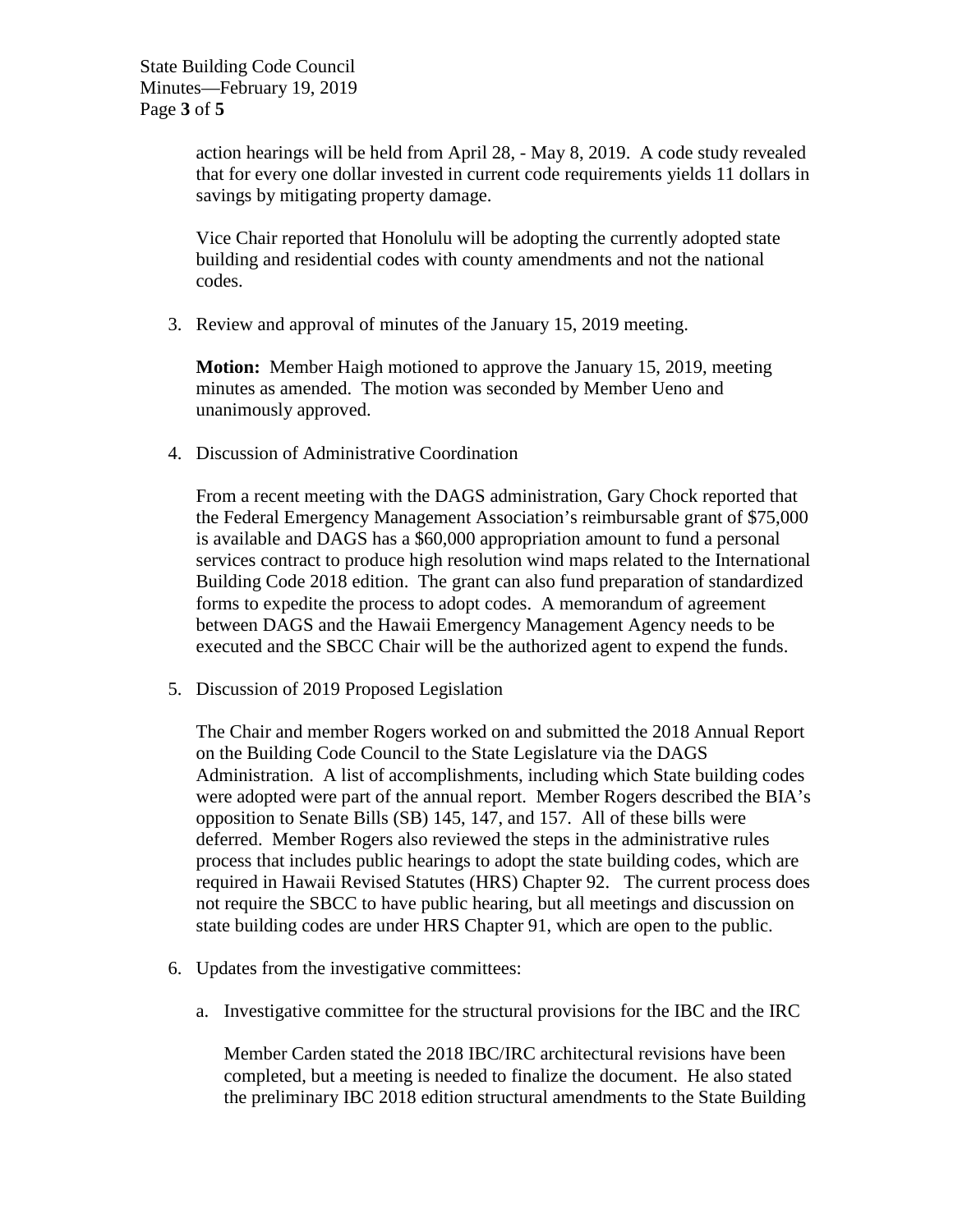Code are nearing completion, but require a bit more work before routing to the subcommittee in March. He added it will be a challenge to submit the (architectural) structural provisions by March.

b. Investigative committee for the non-structural provisions of the IBC and the IRC.

Member Haigh stated the language related to swimming pools at resort occupancies is not contained in the 2018 IBC but it is in a separate document. He recommended forming a subcommittee to address the issue. A discussion occurred regarding members of the subcommittee and it was decided Lyle Carden, Mark Kennedy, and Gary Lum would form the subcommittee.

Tim Waite from the Hawaii Steel Alliance explained four amendments related to the durability of concrete slabs for residential structures and optimal moisture/chloride ratios.

c. Investigative committee for the International Energy Conservation Code (IECC)

Chair stated Kauai County adopted the 2015 IECC; Maui County will conduct public informational meeting on the 2015 IECC February 20; Honolulu City and County delayed its hearing to March 2019; and Hawaii County will address the 2015 IECC following the County reorganization.

d. Investigative committee for the Uniform Plumbing Code (UPC)

Member Serikaku stated he will follow up to address comments submitted by the subcommittee. Member Dillon distributed proposed revisions of the UPC 2018 edition that included using the IPC 2018 edition as an alternative code with justifications.

e. Investigative committee for the Green Code

No update was provided.

f. Investigative committee for the Mechanical Code

No update was provided.

g. Investigative committee for the State Fire Code

No update was provided.

h. Investigative committee for the energy efficiency code coordination